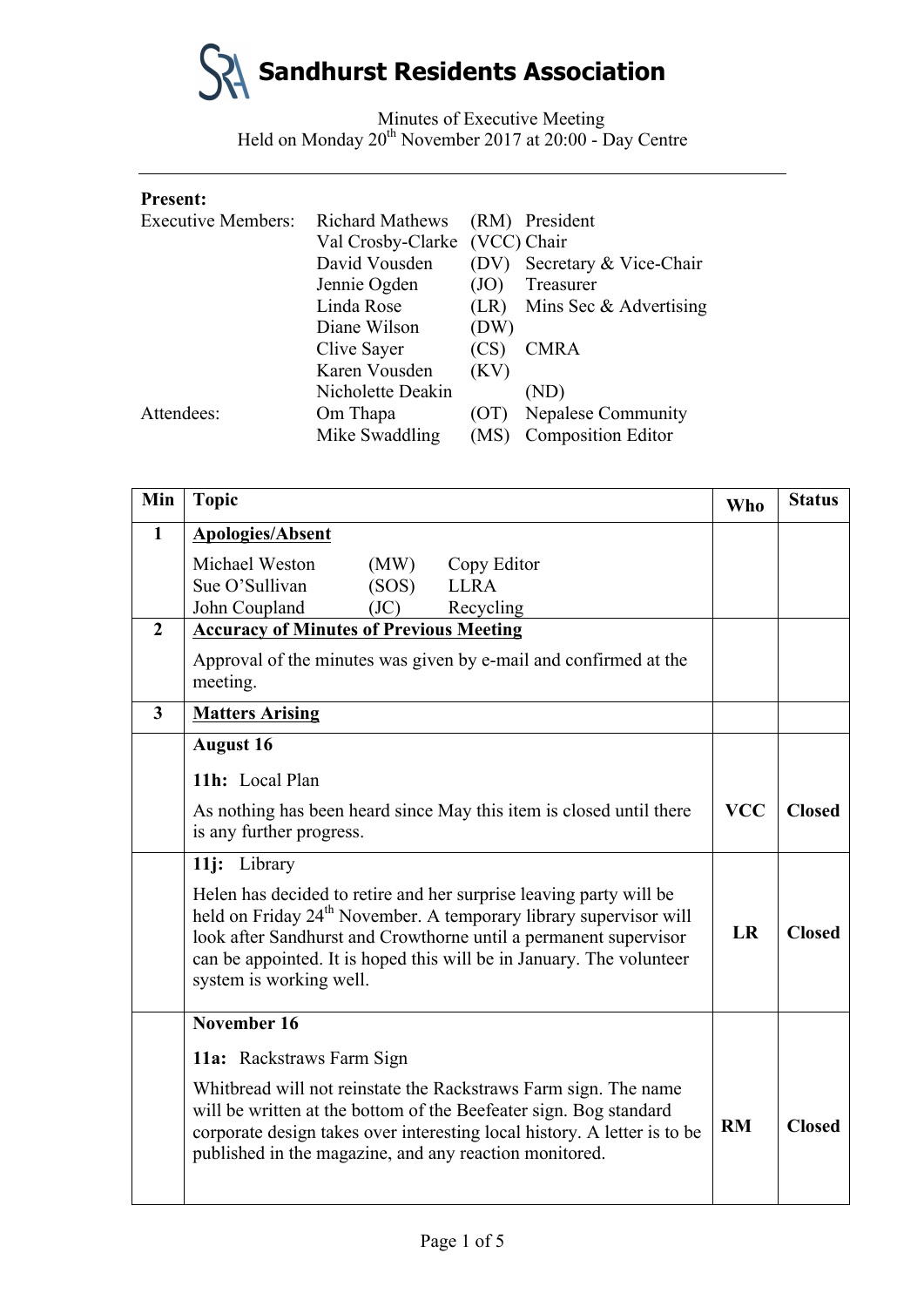# **Sandhurst Residents Association**

| Min | <b>Topic</b>                                                                                                                                                                                                                                                                                                                                                                                                                                                                         | <b>Who</b>                    | <b>Status</b> |
|-----|--------------------------------------------------------------------------------------------------------------------------------------------------------------------------------------------------------------------------------------------------------------------------------------------------------------------------------------------------------------------------------------------------------------------------------------------------------------------------------------|-------------------------------|---------------|
|     | <b>January 17</b>                                                                                                                                                                                                                                                                                                                                                                                                                                                                    |                               |               |
|     | 11b: Insurance policy                                                                                                                                                                                                                                                                                                                                                                                                                                                                |                               |               |
|     | The search for a new policy will continue during 2017.                                                                                                                                                                                                                                                                                                                                                                                                                               | <b>DV</b>                     | $c$ /fwd      |
|     | June 17                                                                                                                                                                                                                                                                                                                                                                                                                                                                              |                               |               |
|     | 11.2 Honorary president election                                                                                                                                                                                                                                                                                                                                                                                                                                                     |                               |               |
|     | The appointment of an Honorary president will take place at the<br>January 2018 meeting. Details to be sent out.                                                                                                                                                                                                                                                                                                                                                                     | LR                            | $c$ /fwd      |
|     | Sep 17                                                                                                                                                                                                                                                                                                                                                                                                                                                                               |                               |               |
|     | 5.1<br>Leaflets about Counselling Service                                                                                                                                                                                                                                                                                                                                                                                                                                            |                               |               |
|     | Check in the library for availability of the leaflets.                                                                                                                                                                                                                                                                                                                                                                                                                               | <b>LR</b>                     | $c$ /fwd      |
|     | 5.2<br>Donation to Counselling Service.                                                                                                                                                                                                                                                                                                                                                                                                                                              |                               |               |
|     | The donation was sent and a thank you letter received.                                                                                                                                                                                                                                                                                                                                                                                                                               | <b>JO</b>                     | <b>Closed</b> |
|     | Software Training Course.<br>6.1                                                                                                                                                                                                                                                                                                                                                                                                                                                     |                               |               |
|     | Mike says that this is now unnecessary as his son knows the<br>software well and can advise.                                                                                                                                                                                                                                                                                                                                                                                         | <b>MS</b>                     | <b>Closed</b> |
|     | Football Club<br>9.1                                                                                                                                                                                                                                                                                                                                                                                                                                                                 |                               |               |
|     | The football club has been vandalised yet again and the club are<br>now raising funds through a Just Giving page for CCTV equipment.<br>VCC has been informed that two local companies have come<br>forward to repair the damage. VCC contacted the club regarding a<br>suitable way to acknowledge their help but nothing is to be done<br>publicly.                                                                                                                                | <b>VCC</b>                    | <b>Closed</b> |
|     | St. Michael's Christmas Tree Festival<br>9.2                                                                                                                                                                                                                                                                                                                                                                                                                                         |                               |               |
|     | The tree has been bought and decorations are being made. We have a<br>helping hands logo, a large SRA logo with blue tinsel for the top of<br>the tree, and chocolate money. All this to represent the donations the<br>SRA make to local groups. The tree will be set up in the church<br>porch on the evening of 8 <sup>th</sup> December and the festival will be open<br>from Saturday $9th$ to Tuesday 12 <sup>th</sup> December. Money raised will go to<br>the Winspire fund. | <b>SOS</b><br>LR<br><b>RM</b> |               |
|     | Distributors Party<br>9.3                                                                                                                                                                                                                                                                                                                                                                                                                                                            |                               |               |
|     | The party for magazine distributors went very well. Some changes<br>to the buffet were suggested – more fresh fruit for those who cannot<br>eat gateaux, and more wine!                                                                                                                                                                                                                                                                                                              | JO                            | <b>Closed</b> |
|     | Committee members set up the room should arrive at 6:30pm.<br>9.4<br>The party will start at 8pm. The start time may be earlier next year<br>owing to the curfew for the car park.                                                                                                                                                                                                                                                                                                   | <b>ALL</b>                    | <b>Closed</b> |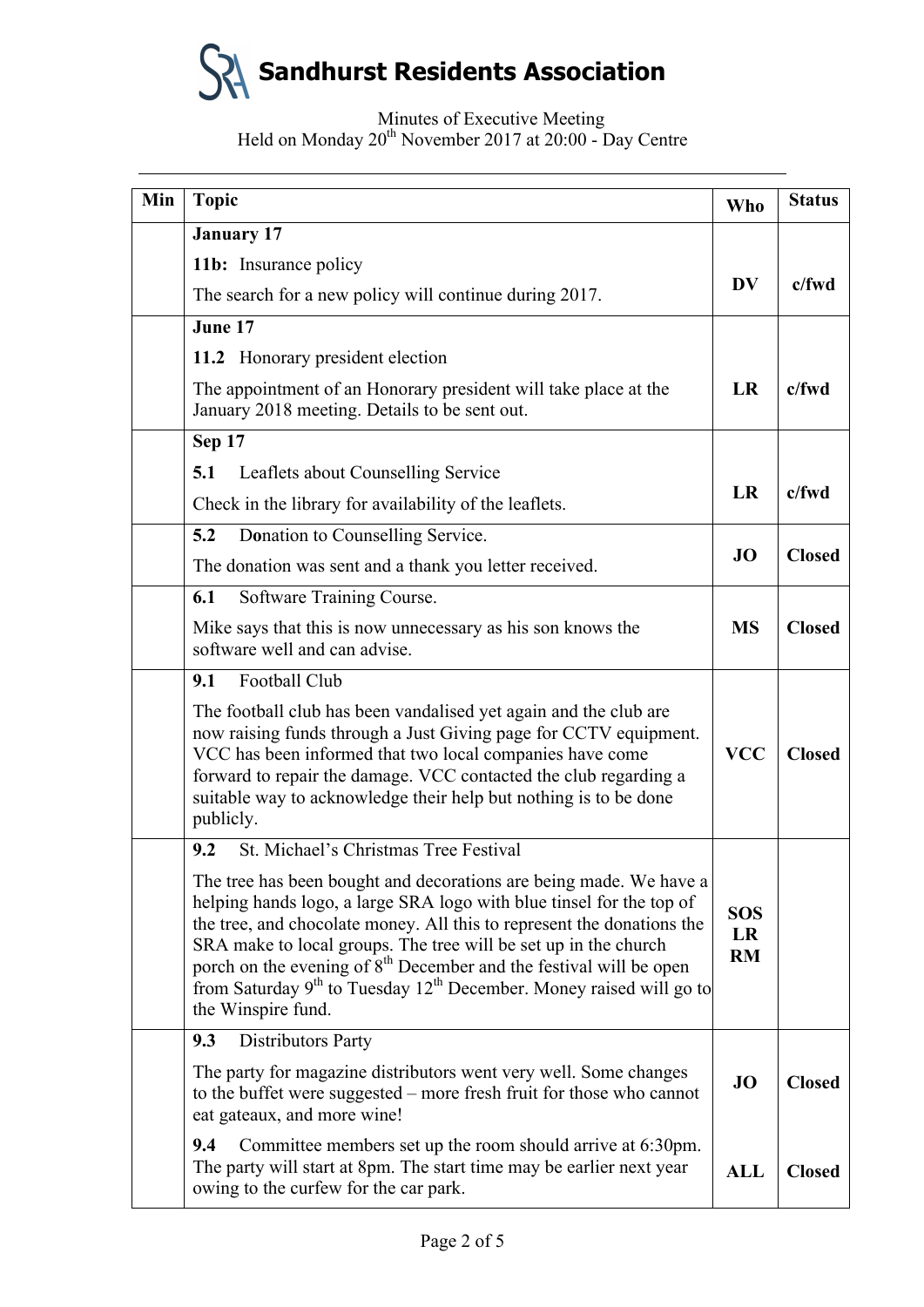

| Min                     | <b>Topic</b>                                                                                                                                                                                                                                                                                                                             | Who        | <b>Status</b> |
|-------------------------|------------------------------------------------------------------------------------------------------------------------------------------------------------------------------------------------------------------------------------------------------------------------------------------------------------------------------------------|------------|---------------|
|                         | 9.5<br>Committee Approach                                                                                                                                                                                                                                                                                                                |            |               |
|                         | Some proposals on how the committee could become more<br>proactive within the community were be put together and circulated<br>to the committee.                                                                                                                                                                                         |            | <b>Closed</b> |
|                         | A page of information on past achievements will be put into the<br>March magazine as an example of what sort of help can be<br>provided.                                                                                                                                                                                                 |            |               |
|                         | Detail on the demographics of Sandhurst will be requested from the<br>council to inform the discussion on encouraging more resident<br>participation.                                                                                                                                                                                    | <b>MS</b>  |               |
|                         | Inclusion of a digest of the minutes in the magazine to be<br>considered.                                                                                                                                                                                                                                                                | <b>ALL</b> |               |
| $\overline{\mathbf{4}}$ | <b>Treasurer's Report</b>                                                                                                                                                                                                                                                                                                                |            |               |
|                         | Figures as at                                                                                                                                                                                                                                                                                                                            |            |               |
|                         | <b>Current Account</b><br>£7,642.54                                                                                                                                                                                                                                                                                                      |            |               |
|                         | Reserve Account<br>£25,414.63                                                                                                                                                                                                                                                                                                            |            |               |
|                         | <b>Total</b><br>£33,057.17                                                                                                                                                                                                                                                                                                               |            |               |
|                         | The cost of the party for the distributors was £418.33                                                                                                                                                                                                                                                                                   |            |               |
| 5                       | <b>Donations</b>                                                                                                                                                                                                                                                                                                                         |            |               |
|                         | A theft from the bar of the Sports Social Club in the park has left<br>the organisation facing the prospect of going into administration.<br>The committee discussed whether there is any way help could be<br>provided. More information is required on how the funds raised at<br>the club are used.                                   |            |               |
|                         | Subsequent to this meeting, a meeting was held in the club to<br>discuss options. VCC attended.                                                                                                                                                                                                                                          |            |               |
| 6                       | <b>Magazine</b>                                                                                                                                                                                                                                                                                                                          |            |               |
|                         | Advertising fees for this edition raised $\text{\pounds}2,270$ and a total of $\text{\pounds}15,526$<br>for 2017. There are a total of 58 advertisers, 24 outside the<br>Sandhurst area. There is a waiting list of 1.<br>The magazine is out for proof reading and checking and will be sent<br>to the printer at the end of this week. |            |               |
| $\overline{7}$          | Website                                                                                                                                                                                                                                                                                                                                  |            |               |
|                         | A link to the petition for the reinstatement of the Rackstraws sign<br>has been added.                                                                                                                                                                                                                                                   |            |               |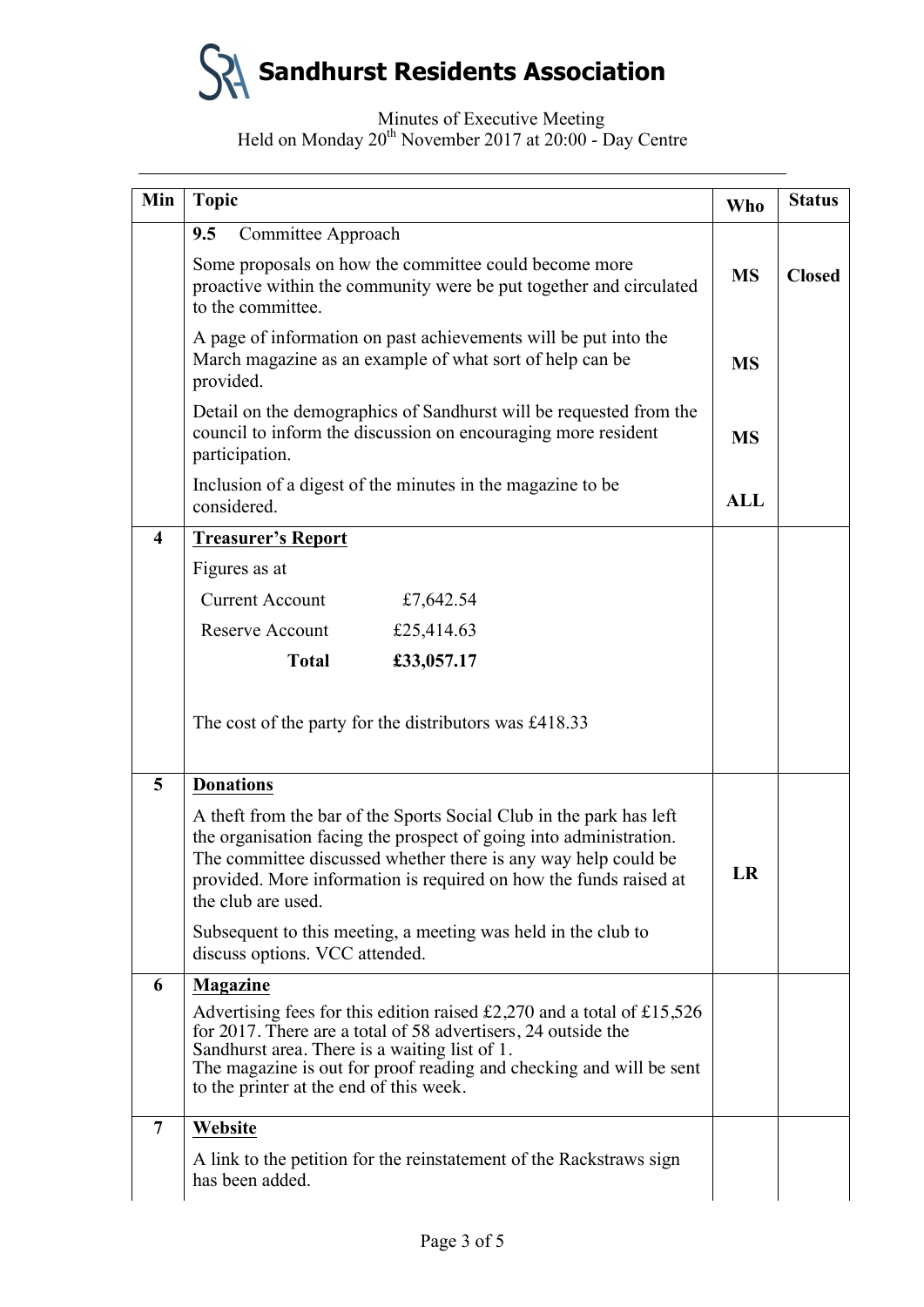

| Min | <b>Topic</b>                                                                                                                                                                                                                                                                                                                                | Who             | <b>Status</b> |
|-----|---------------------------------------------------------------------------------------------------------------------------------------------------------------------------------------------------------------------------------------------------------------------------------------------------------------------------------------------|-----------------|---------------|
| 8   | <b>Recycling</b><br>A new section has been added to the Longshot Lane tip site where<br>books, small electrical items, china and other items in reasonable<br>condition can be left. These will be reused where possible. An<br>information leaflet is being handed out at the site. A copy of the<br>leaflet is attached to these minutes. |                 |               |
| 9   | <b>AOB</b>                                                                                                                                                                                                                                                                                                                                  |                 |               |
| 9.1 | Owing to a steep reduction in council funding for the Day Centre,<br>there is a possibility of a charge being made for use of the facilities<br>as from January 2018.                                                                                                                                                                       | DV              |               |
| 9.2 | No response from Inspector Donachy regarding speeding in<br>Yorktown Road and Laundry Lane.                                                                                                                                                                                                                                                 | CS <sup>-</sup> |               |
|     | The meeting closed at 9:50 pm.                                                                                                                                                                                                                                                                                                              |                 |               |